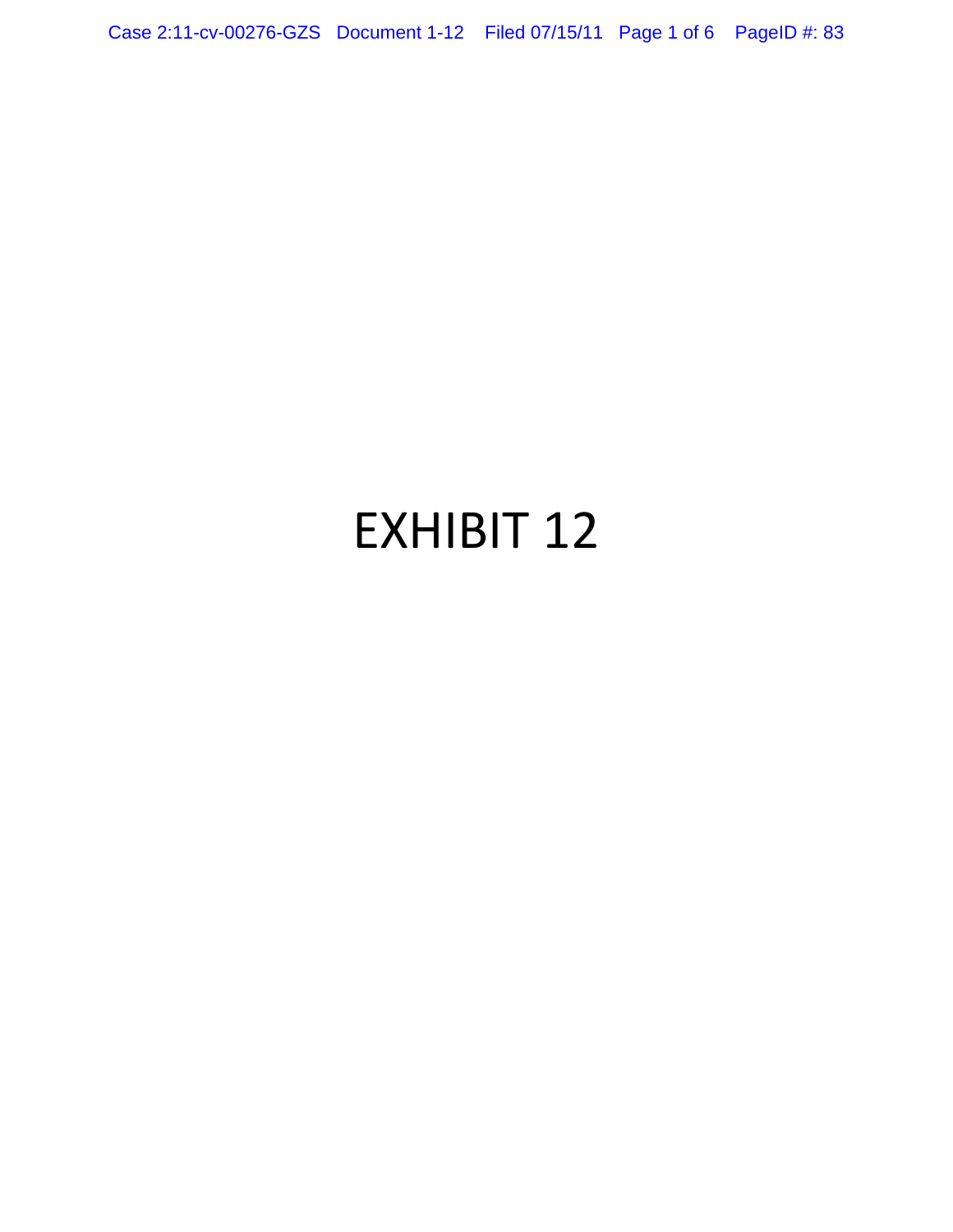

HIR PTA

August 13, 2010

390.131514

Maine Department of Environmental Protection 312 Canco Road Portland, Maine 04103

#### Subject: **Permit By Rule Notification** Worumbo Headpond Access Road

To Whom It May Concern:

Miller Hydro Group (MHG) owns and operates the Worumbo Dam Development on the Androscoggin River in Durham and Lisbon Falls, Maine. MHG authorized HDR Engineering, Inc., (HDR|DTA) to design and permit an access road to the headpond area on the Durham side of the river. We are hereby providing the required Notification Form and applicable attachments for this Permit By Rule Notification.

This letter presents the information required for the Maine Department of Environmental Protection's Permit by Rule Notification for the construction of this access road. We present the following for the Department's consideration:

- Permit by Rule notification form; m
- a written explanation of the proposed use; m
- a general location figure; Ħ
- a site plan of the proposed access road; and in.
- a spring 2010 wetlands report, which includes photos of existing site. π

We request that the Department consider this application for approval at the earliest opportunity. Please feel free to contact us if there are any additional questions or requirements.

 $\frac{1}{2} \int_{0}^{2\pi} \frac{d\theta}{d\theta} \, d\theta \, d\theta \, d\theta$ 

Regards,

**HDRIDTA** 

Chris MacDonald, P.E.

CM/jph

cc: M. Isaacson, Miller Hydro Group D. Murch, Maine DEP Dams Supervisor

**HDRIDTA** HDR Engineering, Inc. 970 Baxter Boulevard Suite 301 Portland, ME 04103-5346

Phone: (207) 775-4495 Fax: (207) 775-1031 www.hdrinc.com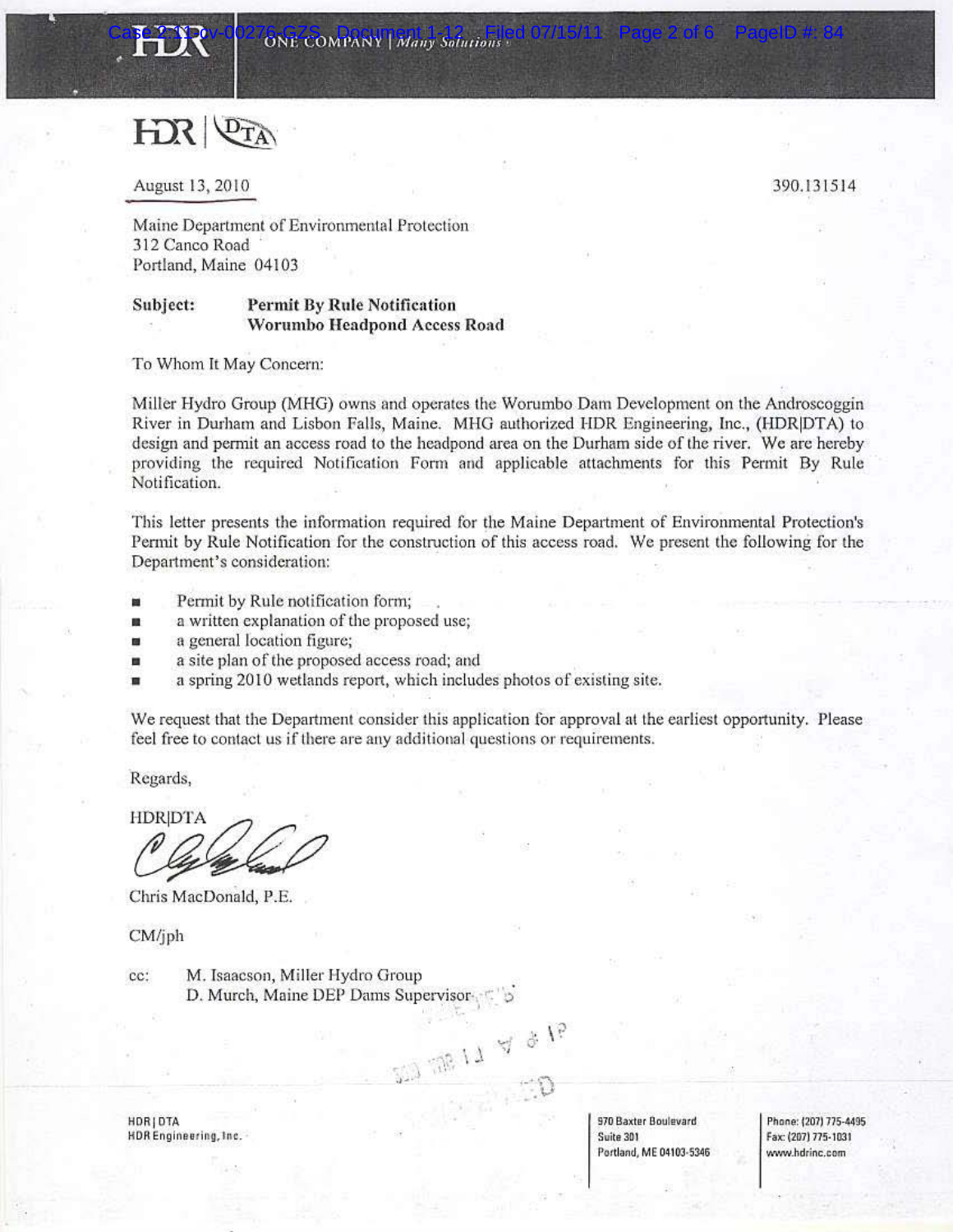# Case 2:11-cv-00276-GZS Document 1-12 Filed 07/15/11 Page 3 of 6 PageID #: 85<br>DEPARTMENT OF ENVIRONMENTAL PROTECTION<br>PERMIT BY RULE NOTIFICATION FORM

| PLEASE TYPE OR PRINT IN BLACK INK ONLY                                                                                                                                                                                                                                                                                                                                                                                       |                                                                                                                                                                       |                                                                                                                                           | (For use with DEP Regulation, Chapter 305)                                                                                                                      |                                                                                                                                                                                                                                                                                                                                                                                                                                                                                                                                                                                                                                                                                                                                                                                                                                                                                                                                                      |             |  |
|------------------------------------------------------------------------------------------------------------------------------------------------------------------------------------------------------------------------------------------------------------------------------------------------------------------------------------------------------------------------------------------------------------------------------|-----------------------------------------------------------------------------------------------------------------------------------------------------------------------|-------------------------------------------------------------------------------------------------------------------------------------------|-----------------------------------------------------------------------------------------------------------------------------------------------------------------|------------------------------------------------------------------------------------------------------------------------------------------------------------------------------------------------------------------------------------------------------------------------------------------------------------------------------------------------------------------------------------------------------------------------------------------------------------------------------------------------------------------------------------------------------------------------------------------------------------------------------------------------------------------------------------------------------------------------------------------------------------------------------------------------------------------------------------------------------------------------------------------------------------------------------------------------------|-------------|--|
| Name of Applicant.<br>(owner)                                                                                                                                                                                                                                                                                                                                                                                                | <b>Miller Hydro Group</b><br>Mark Isaacson, V.P.                                                                                                                      |                                                                                                                                           | <b>Name of Agent:</b>                                                                                                                                           | <b>HDRIDTA</b><br>Chris MacDonald, P.E.                                                                                                                                                                                                                                                                                                                                                                                                                                                                                                                                                                                                                                                                                                                                                                                                                                                                                                              |             |  |
| <b>Applicant Malling</b><br>Address:                                                                                                                                                                                                                                                                                                                                                                                         | P.O. Box 97                                                                                                                                                           |                                                                                                                                           | <b>Agont Phone # (Include</b><br>area code): Silentin                                                                                                           | 1-207-239-3858                                                                                                                                                                                                                                                                                                                                                                                                                                                                                                                                                                                                                                                                                                                                                                                                                                                                                                                                       |             |  |
| Town/City:                                                                                                                                                                                                                                                                                                                                                                                                                   | <b>Lisbon Falls</b>                                                                                                                                                   |                                                                                                                                           | <b>PROJECT Information</b><br>Name of Town/City:                                                                                                                | Durham, Maine                                                                                                                                                                                                                                                                                                                                                                                                                                                                                                                                                                                                                                                                                                                                                                                                                                                                                                                                        |             |  |
| <b>State and Zip code:</b>                                                                                                                                                                                                                                                                                                                                                                                                   | Maine 04252-0097                                                                                                                                                      |                                                                                                                                           | Name of Wetland or<br>Waterbody:<br><b><i><u>ANTIBOTES</u></i></b>                                                                                              | Androscoggin River                                                                                                                                                                                                                                                                                                                                                                                                                                                                                                                                                                                                                                                                                                                                                                                                                                                                                                                                   |             |  |
| Daytime Phone #<br>(Include area code):                                                                                                                                                                                                                                                                                                                                                                                      | 1-207-846-3991                                                                                                                                                        |                                                                                                                                           |                                                                                                                                                                 | $\text{Lot }#$ :<br>1                                                                                                                                                                                                                                                                                                                                                                                                                                                                                                                                                                                                                                                                                                                                                                                                                                                                                                                                |             |  |
| Detailed Directions to Site:                                                                                                                                                                                                                                                                                                                                                                                                 |                                                                                                                                                                       |                                                                                                                                           |                                                                                                                                                                 | The Site is located 0.6 miles north on Route 9 from the intersection of Routes 9 and 125 in                                                                                                                                                                                                                                                                                                                                                                                                                                                                                                                                                                                                                                                                                                                                                                                                                                                          |             |  |
|                                                                                                                                                                                                                                                                                                                                                                                                                              | Durham, ME. The site is located on the northern side of Route 9.                                                                                                      |                                                                                                                                           |                                                                                                                                                                 |                                                                                                                                                                                                                                                                                                                                                                                                                                                                                                                                                                                                                                                                                                                                                                                                                                                                                                                                                      |             |  |
|                                                                                                                                                                                                                                                                                                                                                                                                                              |                                                                                                                                                                       | Note: UTM Coordinates in Zone 19.                                                                                                         | <b>UTM Northing:</b><br>(If known)                                                                                                                              | UTM:Easting:<br>15,983,384.9<br>(If known)                                                                                                                                                                                                                                                                                                                                                                                                                                                                                                                                                                                                                                                                                                                                                                                                                                                                                                           | 1,359,842.1 |  |
| <b>Description of Project:</b>                                                                                                                                                                                                                                                                                                                                                                                               | Please see attached narrative.                                                                                                                                        |                                                                                                                                           |                                                                                                                                                                 |                                                                                                                                                                                                                                                                                                                                                                                                                                                                                                                                                                                                                                                                                                                                                                                                                                                                                                                                                      |             |  |
|                                                                                                                                                                                                                                                                                                                                                                                                                              |                                                                                                                                                                       |                                                                                                                                           |                                                                                                                                                                 |                                                                                                                                                                                                                                                                                                                                                                                                                                                                                                                                                                                                                                                                                                                                                                                                                                                                                                                                                      |             |  |
| Part of a larger project?<br>(check one)                                                                                                                                                                                                                                                                                                                                                                                     | <b>Q</b> Yes<br><b>XX</b> No                                                                                                                                          | After the Fact?   O Yes<br>(check one) → 区 No                                                                                             |                                                                                                                                                                 | Check one > This project D does (or) ISI does not involve work:<br>below mean low water (average low water). The same state of the                                                                                                                                                                                                                                                                                                                                                                                                                                                                                                                                                                                                                                                                                                                                                                                                                   |             |  |
| PERMIT BY RULE (PBR) SECTIONS: (Check at least one)<br>EXI.<br>u.<br>Sec. (3) Intake Pipes<br>o<br>Sec. (4) Replacement of Structures<br>α<br>Sec. (5) REPEALED<br>▫<br>□<br>Sec. (7) Outfall Pipes<br>□<br>Sec. (8) Shoreline stabilization<br>□<br>Sec. (9) Utility Crossing<br><b>NECESSARY ATTACHMENTS:</b><br>図<br>State's registration information (available at http://icrs.informe.org/nei-sos-icrs/ICRS?MainPage=x) | Sec. (2) Act. Adj. to Protected Natural Res.<br>Sec. (6) Movement of Rocks or Vegetation<br>[X] Attach a check for \$65 made payable to: "Treasurer, State of Maine". | α<br>Sec.(10) Stream Crossing<br>u<br>u<br>u<br><b>Quality Improvement</b><br>Sec. (14) REPEALED<br>Sec. (15) Public Boat Ramps<br>u<br>u | Sec. (11) State Transportation Facil.<br>Sec. (12) Restoration of Natural Areas<br>Sec. (13) F&W Creation/Enhance/Water<br>Sec. (16) Coastal Sand Dune Projects | I am filing notice of my intent to carry out work which meets the requirements for Permit By Rule (PBR) under DEP Rules,<br>Chapter 305. I and my agents, if any, have read and will comply with all of the standards in the Sections checked below.<br>Sec. (17) Transfers/Permit Extension<br>Sec. (18) Maintenance Dredging<br>⊔<br>□<br>Sec. (19) Activities in/on/over<br>significant vernal pool habitat<br>Sec. (20) Activities in existing dev.<br>u<br>areas located in/on/over high or<br>moderate value inland waterfowl &<br>wading bird habitat or shorebird<br>nesting, feeding & staging areas<br>I have attached the following required submittals. NOTIFICATION FORMS CANNOT BE ACCEPTED WITHOUT THE<br>Attach a U.S.G.S. topo map or Maine Atlas & Gazetteer map with the project site clearly marked.<br><b>EXI Attach Proof of Legal Name.</b> If applicant is not an individual or municipality, provide a copy of Secretary of |             |  |
|                                                                                                                                                                                                                                                                                                                                                                                                                              | X Attach all other required submissions as outlined in the PBR Sections checked above.                                                                                |                                                                                                                                           |                                                                                                                                                                 | ⊠ Attach photos of the proposed site where activity will take place as outlined in PBR Sections checked above                                                                                                                                                                                                                                                                                                                                                                                                                                                                                                                                                                                                                                                                                                                                                                                                                                        |             |  |
|                                                                                                                                                                                                                                                                                                                                                                                                                              |                                                                                                                                                                       |                                                                                                                                           |                                                                                                                                                                 | I authorize staff of the Departments of Environmental Protection, Inland Fisherles & Wildlife, and Marine Resources to<br>access the project site for the purpose of determining compliance with the rules. I also understand that this permit is not<br>valid until approved by the Department or 14 days after receipt by the Department, whichever is less.<br>By signing this Notification Form, I represent that the project meets all applicability requirements and standards<br>in the rule and that the applicant has sufficient title, right, or interest in the property where the activity takes place.                                                                                                                                                                                                                                                                                                                                  |             |  |
| <b>Signature of Agent or</b><br>Applicant:                                                                                                                                                                                                                                                                                                                                                                                   |                                                                                                                                                                       |                                                                                                                                           |                                                                                                                                                                 | Date:<br>2010<br>6/                                                                                                                                                                                                                                                                                                                                                                                                                                                                                                                                                                                                                                                                                                                                                                                                                                                                                                                                  |             |  |
|                                                                                                                                                                                                                                                                                                                                                                                                                              |                                                                                                                                                                       |                                                                                                                                           |                                                                                                                                                                 | Keep a copy as a record of permit. Send the form with attachments via certified mail or hand deliver to the Maine Dept. of<br>Environmental Protection at the appropriate regional office listed below. The DEP will send a copy to the Town Office as evidence<br>of the DEP's receipt of notification. No further authorization by DEP will be issued after receipt of notice. Permits are valid for two                                                                                                                                                                                                                                                                                                                                                                                                                                                                                                                                           |             |  |

| years. Work carried out in violation of any standard is subject to enforcement action.<br><b>AUGUSTA DEP</b><br><b>17 STATE HOUSE STATION</b><br>AUGUSTA, ME 04333-0017<br>(207) 287-3901 |        | (207)822-6300 | PORTLAND DEP-<br>312 CANCO ROAD<br>PORTLAND, ME 04103 | <b>BANGOR DEP</b><br>106 HOGAN ROAD<br>BANGOR, ME 04401<br>(207)941-4570 | (207)764-0477 | PRESQUE ISLE DEP<br>1235 CENTRAL DRIVE<br>PRESQUE ISLE, ME 04769 |
|-------------------------------------------------------------------------------------------------------------------------------------------------------------------------------------------|--------|---------------|-------------------------------------------------------|--------------------------------------------------------------------------|---------------|------------------------------------------------------------------|
| OFFICE USE ONLY                                                                                                                                                                           | $Ck$ # |               |                                                       | Staff                                                                    | Staff         |                                                                  |
| PBR#                                                                                                                                                                                      | EP     |               | Date                                                  | Acc.<br>Date                                                             | Def.<br>Date  | After<br>Photos                                                  |

DEPLW0309-N2008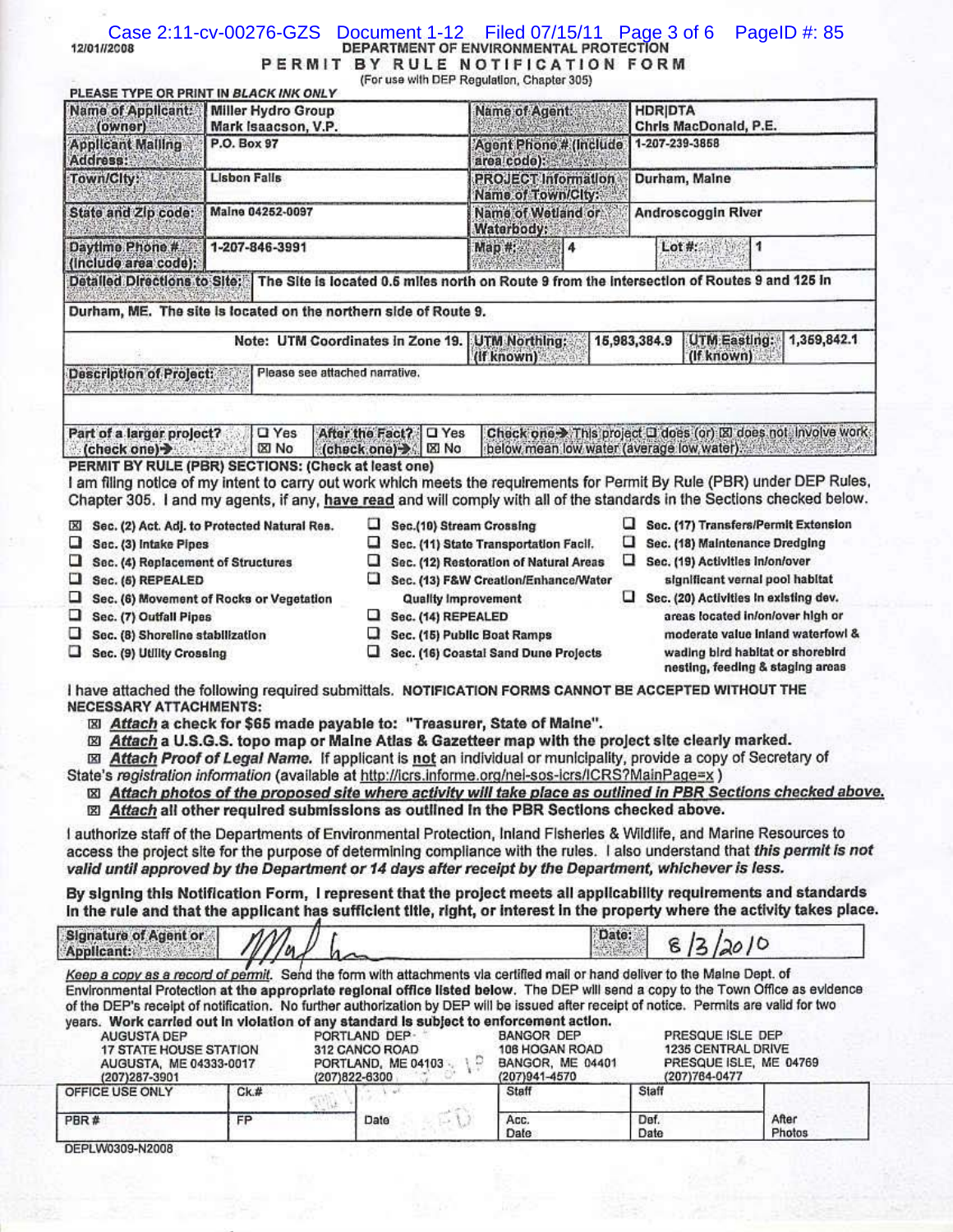Miller Hydro Group (MHG) proposes to construct an access road on the western side of the Worumbo project's hcadpond in Durham, Maine, MHO seeks to permit this access road in order to provide additional access to the headpond of the project. The ability to access the headpond from the western side of the project will facilitate ongoing maintenance activities the continued safe operation of the project.

, Additionally, this road will be utilized rehabilitation of an existing 350-foot long Timber Crib section of the dam. Additional permits for the rehabilitation activities will be applied for with both the Federal Energy Regulatory Commission (FERC) and Maine Waterway Development and Conservation Act (MWDCA), as applicable.

While this access road will see its heaviest intended usage during planned construction of the rehabilitated section of the dam, which is anticipated to last approximately three months, it is MHG's intention to construct this road prior and maintain for continued use after the rehabilitation project is complete. Currently, the only upstream access available is located on the Lisbon Falls side of the project. MHG intends on constructing this road at the earliest opportunity, between fall of 2010 and spring of 2011. Construction of this road prior to the rehabilitation construction efforts will also ensure that the site is as stable as possible prior to its heaviest intcnded use. There are no additional onshore impacts proposed due to the planned rehabilitation construction activities.

A wetlands and vernal pool survey was conducted in the spring of 2010. The Wetland Delineation Report from this survey is attached. Photos of the site prior to construction are included as part of the Weiland Delineation Report. The access road alignment was placed in order to minimize impacts to the areas identified in this report, and the design does not propose any direct impacts.

Due to the steep existing grade at the site, the road and local staging area has been proposed as far from the wetlands and vernal pools as possible. The location of the access road is constrained on the West by steep existing grades that continue to the river, and on the cast by wetland areas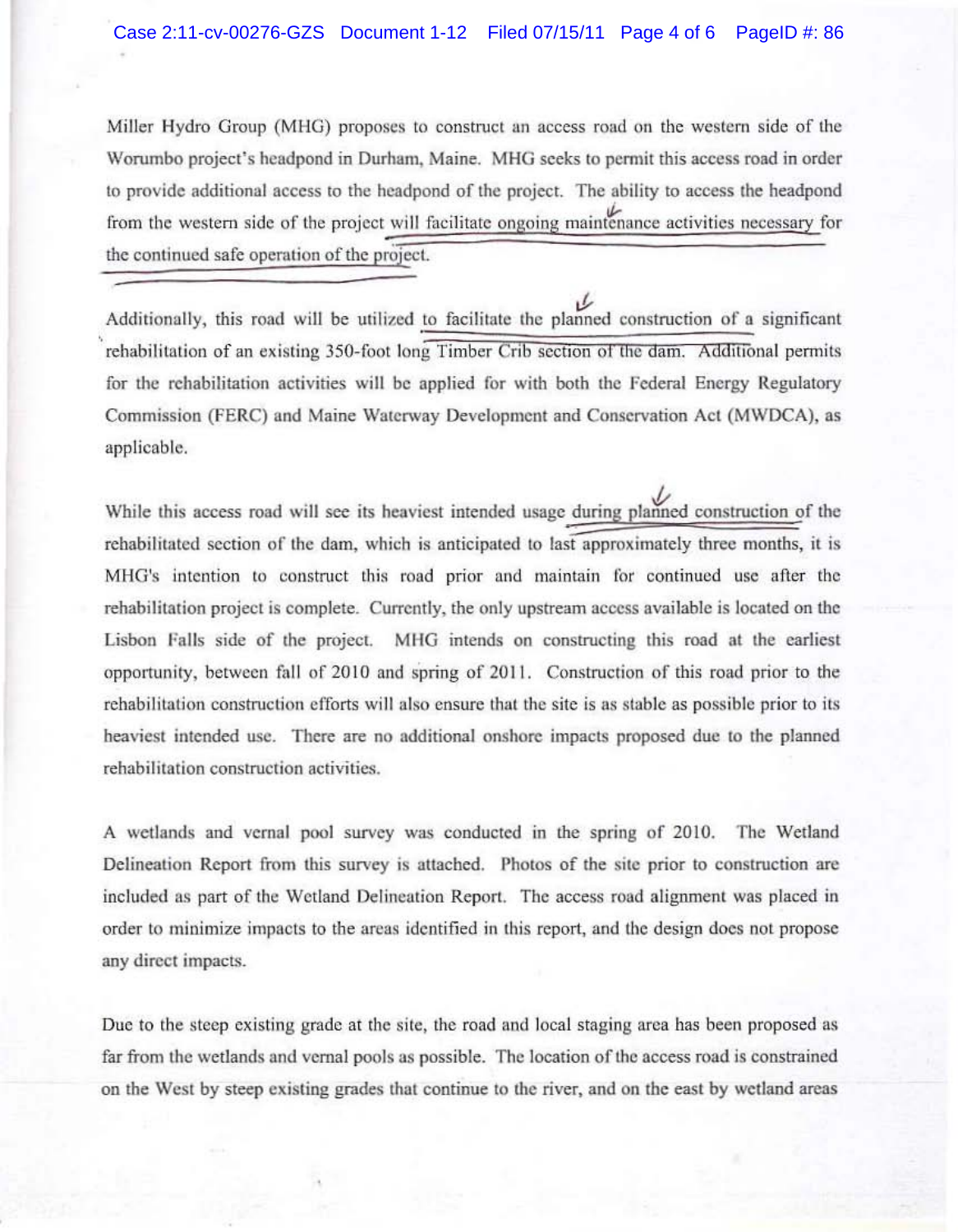

. Test Plot,